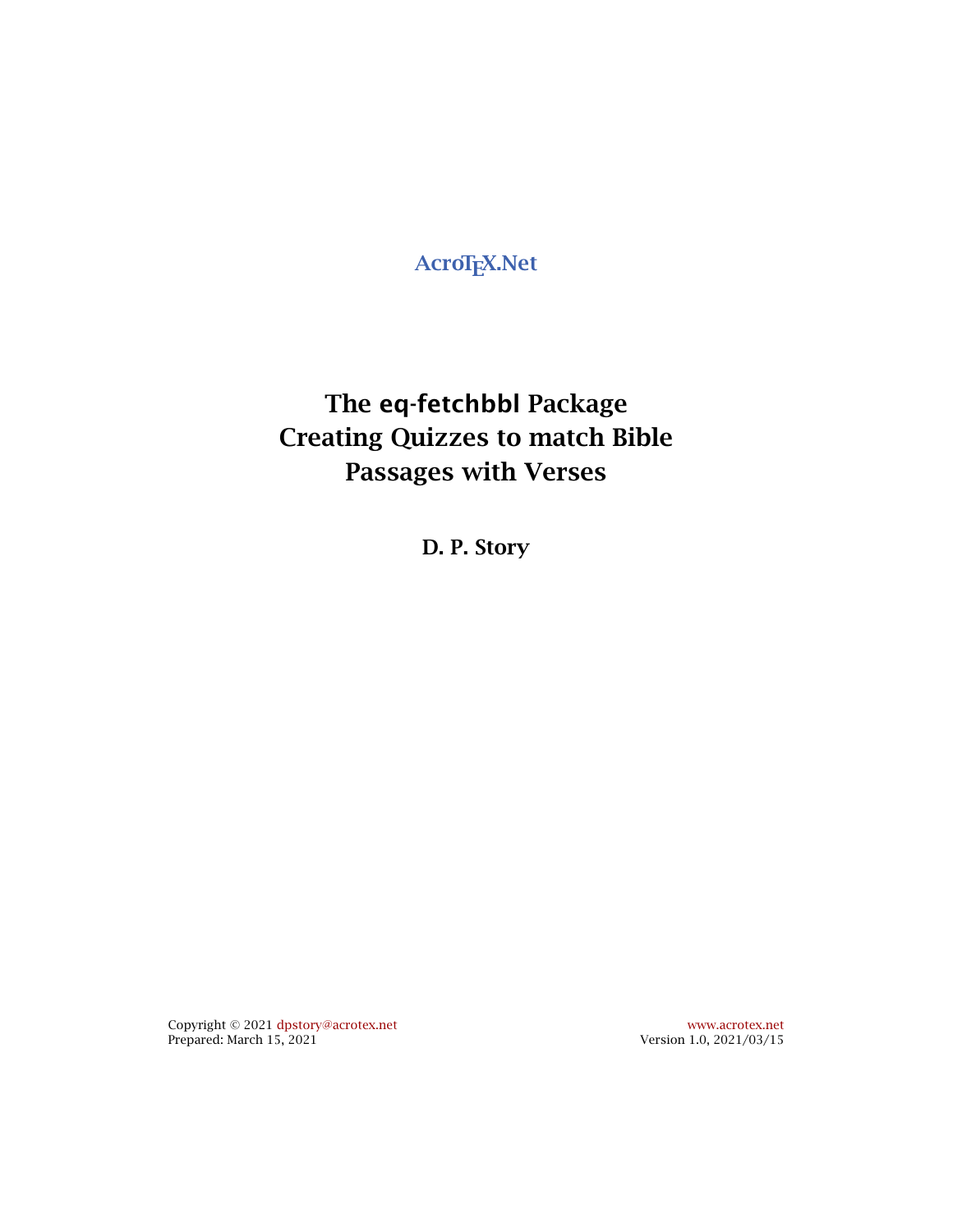# **Table of Contents**

| 1 Introduction                        |  |
|---------------------------------------|--|
| 2 Declaring Bible verses and passages |  |
| 3 Basic commands and environments     |  |
| 4 Other customizations                |  |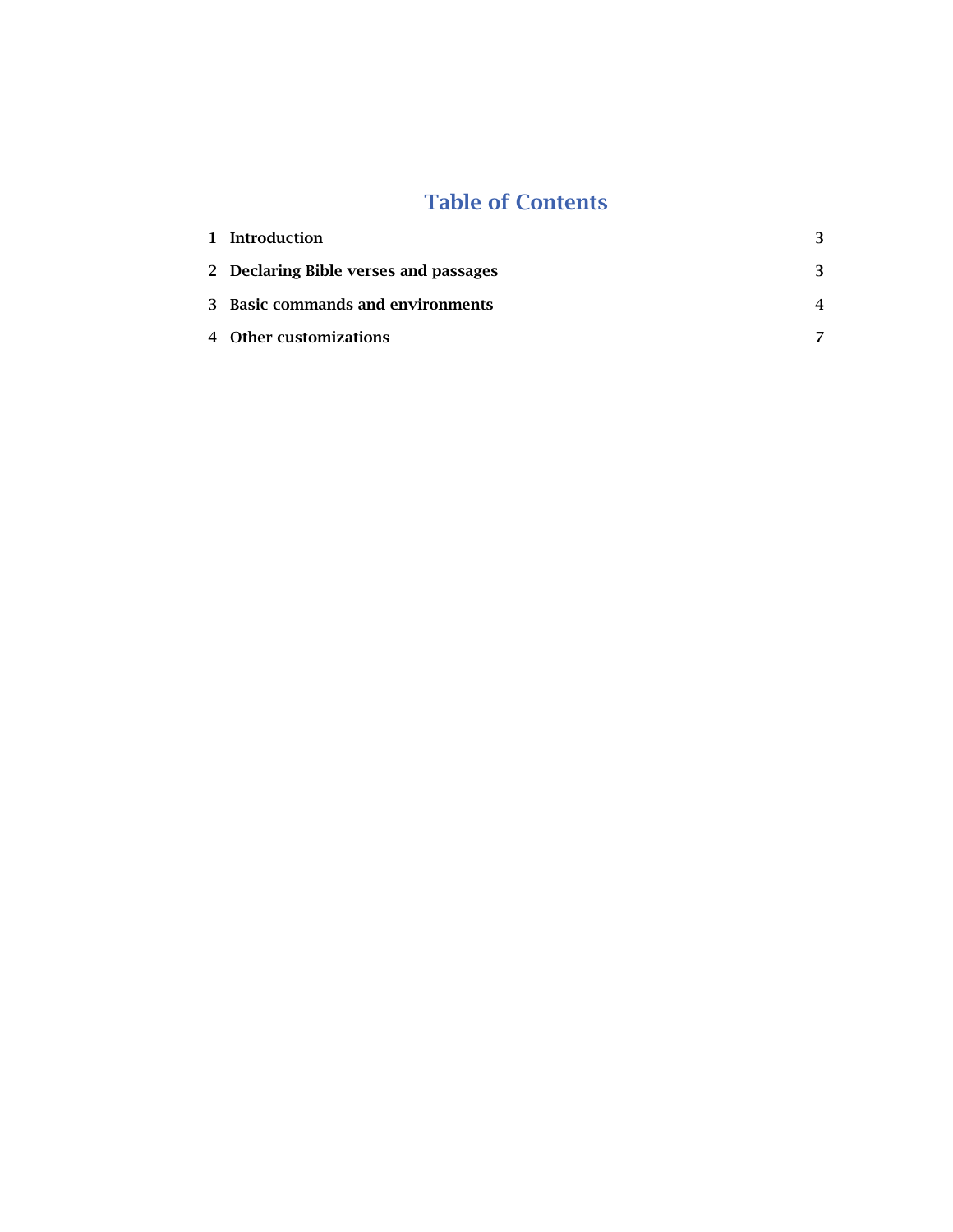### <span id="page-2-0"></span>**1. Introduction**

The eq-fetchbbl package is an application to the exerquiz (eq) and fetchbibpes (fetchbbl) packages. This package defines several commands and two environments that are used to *conveniently* build quizzes that challenges the user to match Bible passages with their corresponding verse references. Technically speaking, such quizzes may be built without this package using the techniques illustrated in [Exerquiz: Match-type questions](http://www.acrotex.net/blog/?p=1446) and in [Exerquiz: Randomized matching-type questions](http://www.acrotex.net/blog/?p=1449).<sup>1,2</sup> When working with Biblical topics, however, it is easier to incorporate the fetching capabilities of fetchbibpes. All the examples given here are reproduced, with additional variations, in the sample file doc-examples.tex, found in the examples folder of this distribution.

Start Match the quotations (NKJV) with the Bible references on the right. Each problem is worth 2 points; passing is 100%.

|     | Therefore do not fear them. For there is nothing covered that $\overline{A}$ Acts 10:15 |                          |
|-----|-----------------------------------------------------------------------------------------|--------------------------|
|     | will not be revealed, and hidden that will not be known.                                | <b>B</b> Luke 12:2       |
|     | Then a voice came from heaven, "You are My beloved Son, in                              | <b>C</b> Mark 1:11       |
|     | whom I am well pleased."                                                                | <b>D</b> Ephesians 6:1   |
|     | For there is nothing covered that will not be revealed, nor                             | <b>E</b> Matthew $10:26$ |
|     | hidden that will not be known.                                                          | $\bf{F}$ John 6:20       |
| End | Answers: 1                                                                              |                          |

Throughout this document, the markup for the above quiz is used to illustrate the commands and environments of this package.

#### **2. Declaring Bible verses and passages**

There are two ways of declaring Bible verses and passages:

- Through a database of verses:
	- \usepackage[deffolder=exmpldefs, useverses=verses]{fetchbibpes}[2021/03/08]

Refer to the demo file bible-quiz-uv.tex for an example of this method.

• Through direct specification of passages in the document using the declareBVs environment. Refer to the demo files bible-quiz.tex and bible-quiz-rt.tex.

This documentation earlier declares.<sup>3</sup>

[<sup>1</sup>http://www.acrotex.net/blog/?p=1446](http://www.acrotex.net/blog/?p=1446)

[<sup>2</sup>http://www.acrotex.net/blog/?p=1449](http://www.acrotex.net/blog/?p=1449)

 $3$ This is an abbreviated listing, see bible-quiz.tex for the complete listing.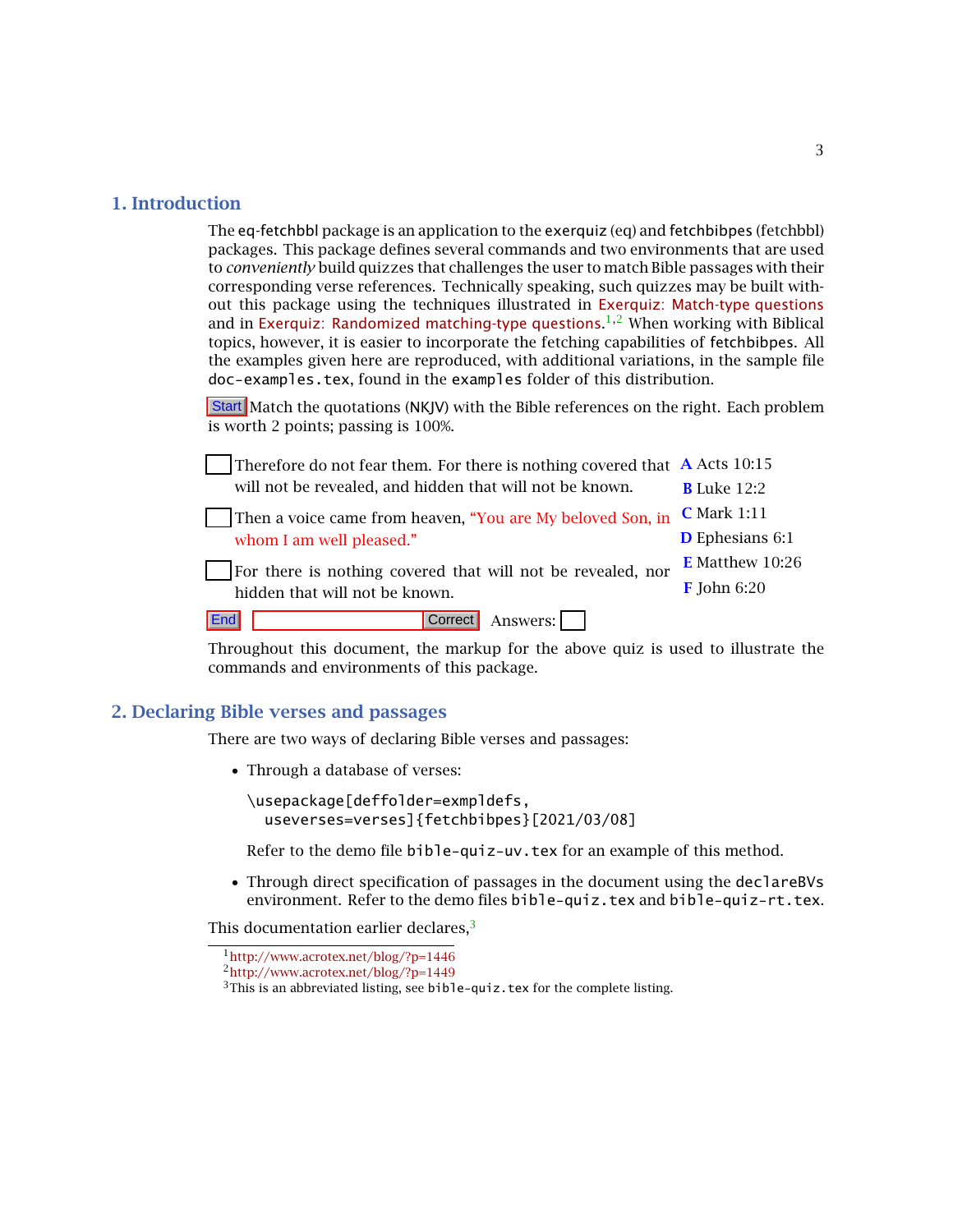```
\begin{declareBVs*}
\BV(Mat 10:26 NKJV) Therefore do not fear them. For …\null
\BV(Mar 1:11 NKJV) Then a voice came from heaven, …\null
\BV(Luk 12:2 NKJV) For there is nothing covered …\null
\end{declareBVs*}
```
These passages are used throughout this document.

#### **3. Basic commands and environments**

For Bible matching-type questions, Bible *passages* are matched with their corresponding *verse references*. In the discussion below, it is assumed that passages and verse references are within a quiz or shortquiz environment; they are listed in the questions environment of the quiz. Familiarity with the quizzes of AeB is assumed.

**Passages.** The passages are entered in the BblPsg (Bible Passages) environment. The passages themselves are typeset using the \qFP command (quiz-Fetch-Passage) for a quiz and the \sFP command (short-quiz-Fetch-Passage) for a short-quiz. The syntax is,

\begin{BblPsg}  $\left\{ \mathsf{opf}\right\} \setminus \mathsf{opf}\right\} \setminus \mathsf{com}\right\} \setminus \mathsf{gen}\right\} \setminus \mathsf{opf}\right\} \setminus \mathsf{com}\right\} \setminus \mathsf{com}\right\} \setminus \mathsf{com}\right\} \setminus \mathsf{com}\right\} \setminus \mathsf{com}\right\} \setminus \mathsf{com}\right\} \setminus \mathsf{com}\right) \setminus \mathsf{com}\right\} \setminus \mathsf{com}\right) \setminus \mathsf{com}\right) \setminus \mathsf{com}\right\} \setminus \mathsf{com}\right) \setminus \mathsf{com}\right\} \setminus \$ ... ... ...  $\left\{ \mathsf{opf}\right\}$  (opts $_{n}\right\}$ ] $\left\{ \mathsf{book}_{n}\right\}$  (vrs $_{n}\right\}$  (eg,  $\mathsf{opf}\left\{ \mathsf{Luk}\right\}$  12:2}) \end{BblPsg}

The optional arguments ( $opts$ ) are passed to the underlying  $\f$ etchversestxt command of the fetchbibpes package; read the source file of bible-quiz-uv.tex for examples of the optional argument.

**Verse References.** The verse references are entered into the BblVrs (Bible Verses) environment. The verses are typeset using the  $\qquad$  CFV command (quiz-Fetch-Verse) for a quiz and the \sFV command (short-quiz-Fetch-Verse) for a short-quiz. The syntax is similar to the above.

\begin{BblVrs} \item\qFV[ $\langle opts_1\rangle$ ]{ $\langle book_1\rangle$ <sub>L</sub> $\langle ch_1\rangle$ : $\langle vrs_1\rangle$ }  $|$ (eg,\qFV{Mat 10:26}) ... ... ...  $\left\{ \mathsf{c}(\mathsf{opts}_n) \right\} \left\{ \mathsf{coh}_n \right\} \left| \left\{ \mathsf{csh}_n \right\} \right|$  (eg,  $\mathsf{c}(\mathsf{Luk} \ 12:2)$ ) \end{BblVrs}

It is natural to include *more verse references* than passages as distractions.

**Numbering the passages.** The Bible passages may be presented with or without problem numbers; the default is to provide no problem numbers.

4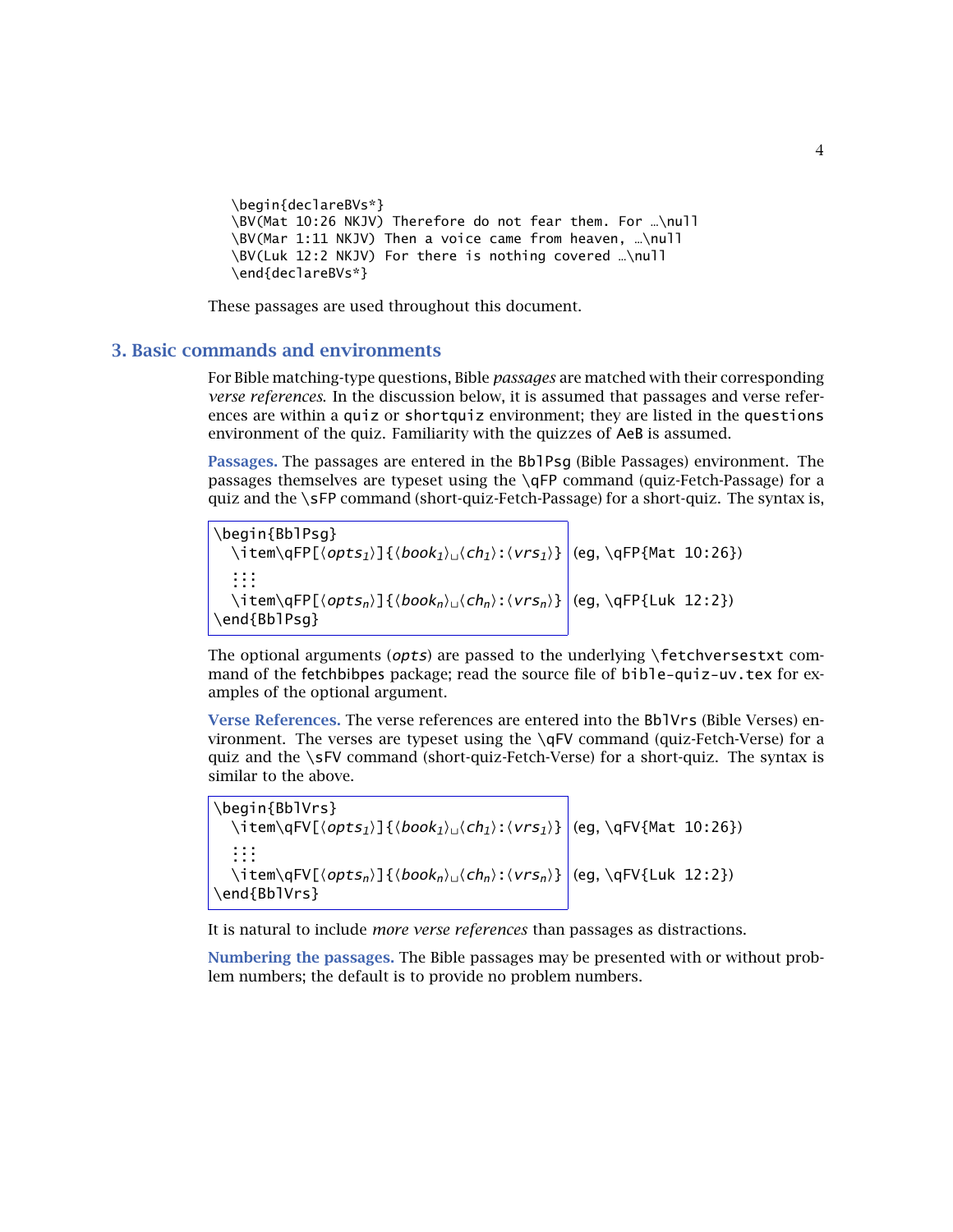Basic commands and environments 5

```
\useNumbersOn
\useNumbersOff
\begin{BblPsg}
...
...
...
\end{BblPsg}
```
The command \useNumbersOn turns on numbering (within the Bblpsg environment only), while \useNumbersOff turns off numbering. The placement of these commands is prior to the opening of the BblPsg environment. The default is  $\useNumbersOff$ .

**Positioning the \CorrAnsButton and \sqTallyBox controls.** The eq-fetchbbl package for positioning the \CorrAnsButton and \sqTallyBox controls.<sup>4</sup>

\adjCAB[modify#1]{modify#2} (positions \CorrAnsButton) \adjTBX[modify#1]{modify#2} (positions \sqTallyBox)

Here,  $#1$  refers to  $\hbar$  il that is inserted following the Bible passage, and  $#2$  refers to \CorrAnsButton (for quiz) and \sqTallyBox (for short-quiz). The defaults are  $\ad{f42}$  and  $\ad{TRX{#2}$ .

Let's go to the examples.

- \adjCAB[\space]{#2} places a space just after the end of the passage followed by the control (either \CorrAnsButton or \sqTallyBox),
- \adjCAB[]{} removes the control \CorrAnsButton (\sqTallyBox) from the quiz (short-quiz).
- \adjCAB{\makebox[0pt][l]{\enspace#2\enspace}} pushes control into the right margin.

The placement of  $\ad{CAB}$  and  $\ad{TBX}$  is just above the question it is to effect.

**Example.** In the quiz below, the commands,

```
\begin{questions}
\useNumbersOn
\adjCAB{\makebox[0pt][l]{\enspace#2\enspace}}
\begin{BblPsg}
...
...
...
\end{BblPsg}
...
...
...
\end{questions}
```
are specified above the \begin{BblPsg} line, as shown. (They can, of course, appear above the questions environment as well.) The space between the passages on the left and the verse references on the right is increased to accommodate the \CorrAnsButton.

 $4$ Again, we assume familiarly with the quiz and short-quiz of exerquiz.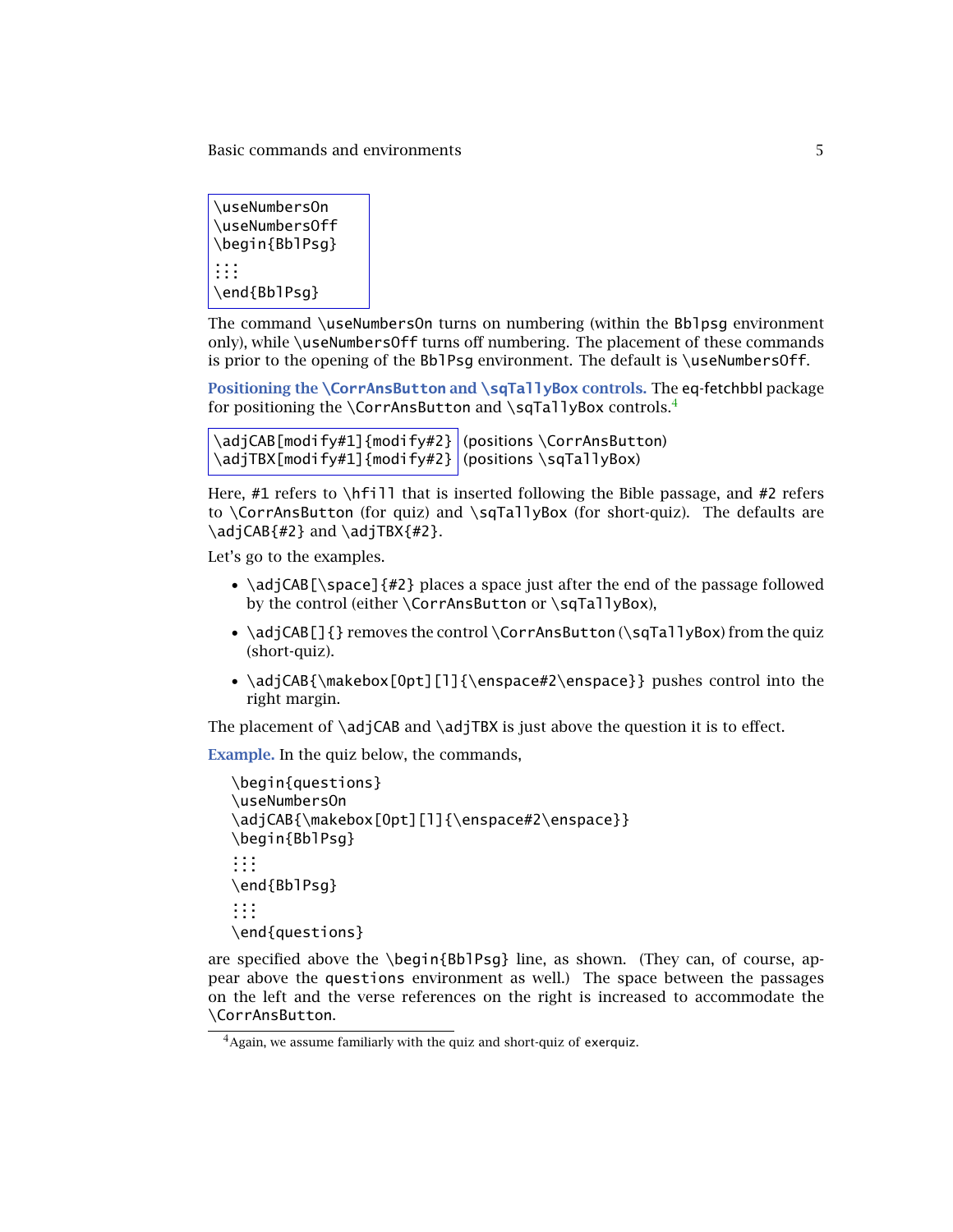Basic commands and environments 6

Start Match the quotations (NKJV) with the Bible references on the right. Each problem is worth 2 points; passing is 100%.

- **1.** Therefore do not fear them. For there is nothing covered that will not be revealed, and hidden that will not be known.
- **2.** Then a voice came from heaven, "You are My beloved Son, in whom I am well pleased."
- **3.** For there is nothing covered that will not be revealed, nor hidden that will not be known.
- **4.** The quotation "Treasures of wickedness profit nothing, But righteousness delivers from death" is a verse from which of the following books?

() Psalms () Isaiah () Proverbs () Ionah End Answers:

**A** Acts 10:15 **B** Luke 12:2 **C** Mark 1:11 **D** Ephesians 6:1 **E** Matthew 10:26 **F** John 6:20

There are two alternate positions for the \CorrAnsButton or \sqTallyBox controls The insertion point for \priorRBT is just *prior* to the underlying \RespBoxTxt command, while the insertion point for \priorPsg is just *prior* to the passage.

```
\priorRBT{modify#1} \priorPsg{modify#1}
```
Here, #1 is  $\CorrAnsBut$ ton for the quiz environment and is  $\sqrt{a}$ TallyBox for the shortquiz environment. The defaults are \priorRBT{} and \priorPsq{}, which means there is no insertion prior to \RespBoxTxt or to the passage. For example,

```
\useNumbersOn
\priorRBT{\makebox[0pt][l]{\hspace{\linewidth}\enspace#1\enspace}}
\adjCAB{} % So Ans does not appear at the end of the line
\begin{BblPsg} % make changes before BblPsg opens
```
Start Match the quotations (NKJV) with the Bible references on the right. Each problem is worth 2 points; passing is 100%.

- Therefore do not fear them. For there is nothing covered that will not be revealed, and hidden that will not be known.
- Then a voice came from heaven, "You are My beloved Son, in whom I am well pleased."
- For there is nothing covered that will not be revealed, nor hidden that will not be known.

```
End Answers:
```
**A** Acts 10:15 **B** Luke 12:2 **C** Mark 1:11 **D** Ephesians 6:1 **E** Matthew 10:26 **F** John 6:20